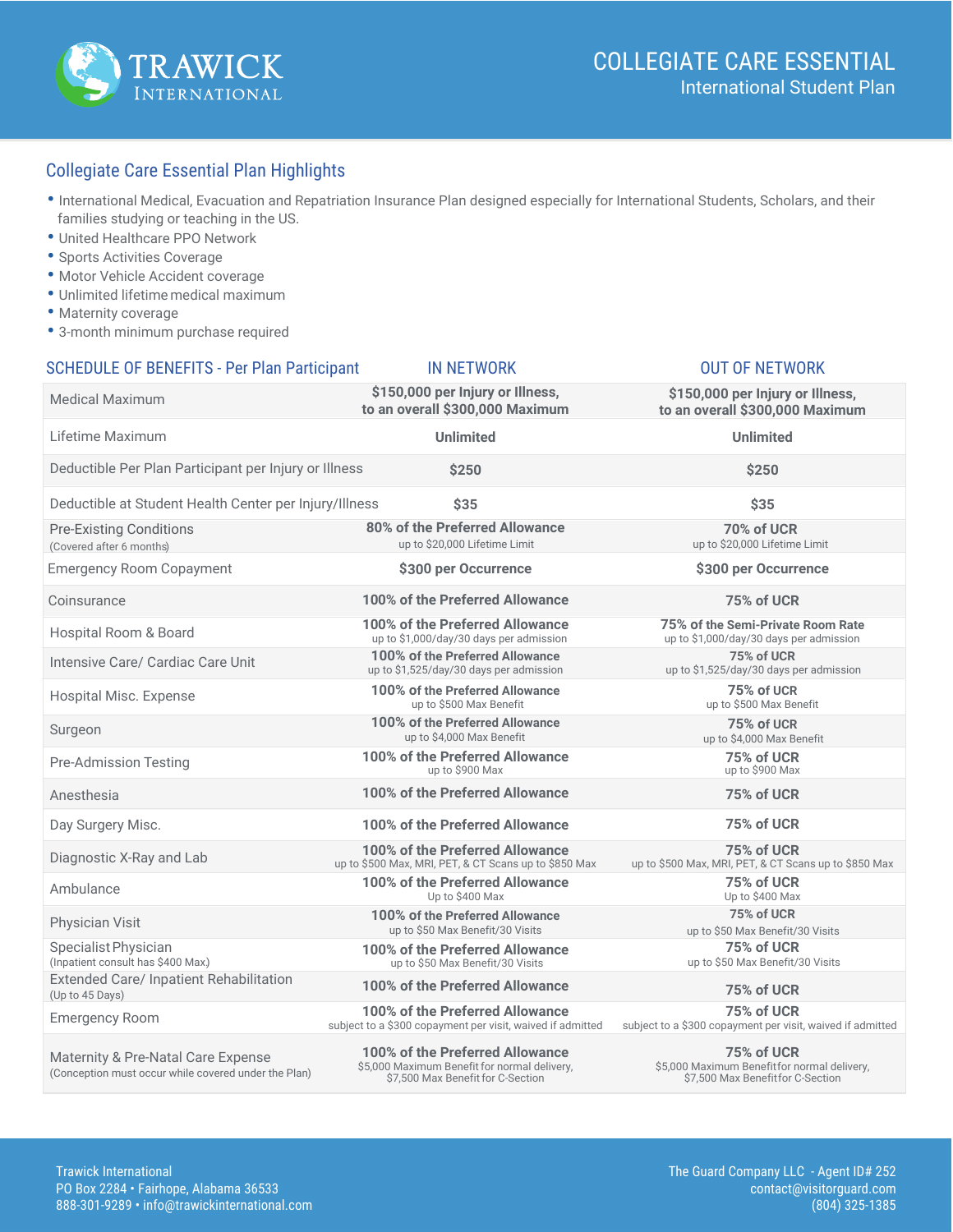

| <b>SCHEDULE OF BENEFITS CONT.</b>                                                                | <b>IN NETWORK</b>                                                                                                                           | <b>OUT OF NETWORK</b>                                                                |
|--------------------------------------------------------------------------------------------------|---------------------------------------------------------------------------------------------------------------------------------------------|--------------------------------------------------------------------------------------|
| <b>Elective Termination of Pregnancy</b><br>(Conception must occur while covered under the plan) | 100% of the Preferred Allowance<br>Up to \$500 Max                                                                                          | 75% of UCR<br>Up to \$500 Max                                                        |
| Mental Health                                                                                    |                                                                                                                                             |                                                                                      |
| In-Patient Expense                                                                               | 100% of the Preferred Allowance<br>up to \$5,000 Max/30 days                                                                                | 75% of UCR<br>up to \$5,000 Max/30 days                                              |
| Out - Patient Expense                                                                            | 100% of the Preferred Allowance<br>up to \$500 Max/40 visits                                                                                | 75% of UCR<br>up to \$500 Max/40 Visits                                              |
| Alcohol & Substance Abuse<br>In-Patient                                                          | 100% of the Preferred Allowance<br>up to \$1,000/day, 30 days per admit                                                                     | 75% of UCR<br>up to \$1,000/day, 30 days per admit                                   |
| Alcohol & Substance Abuse<br>Out-Patient                                                         | 100% of the Preferred Allowance                                                                                                             | 75% of UCR                                                                           |
| Sports Activities (Injuries arising from<br>Intramural, and Club Sports)                         | 100% of the Preferred Allowance<br>up to \$3,000 Max                                                                                        | 75% of UCR<br>up to \$3,000 Max                                                      |
| <b>Therapeutic Services</b>                                                                      |                                                                                                                                             |                                                                                      |
| In-Patient Expense                                                                               | 100% of the Preferred Allowance                                                                                                             | 75% of UCR                                                                           |
| <b>Out-Patient Expense</b>                                                                       | 100% of the Preferred Allowance<br>up to \$35 Maximum Benefit,<br>Maximum of 12 Visits per Injury/Illness                                   | 75% of UCR<br>up to \$35 Maximum Benefit,<br>Maximum of 12 Visits per Injury/Illness |
| Motor Vehicle Accident                                                                           | 100% of the Preferred Allowance<br>up to \$10,000 Max                                                                                       | 75% of UCR<br>up to \$10,000 Max                                                     |
| <b>Emergency Dental Expense</b>                                                                  | 100% of the Preferred Allowance<br>up to \$250 per tooth to a \$500 Max                                                                     | 75% of UCR<br>up to \$250 per tooth to a \$500 Max                                   |
| Durable Medical Equipment Expense                                                                | <b>100% of UCR</b><br>up to \$1,000 Max                                                                                                     | 75% of UCR<br>up to \$1,000 Max                                                      |
| Home Country Coverage                                                                            | \$500 Max Benefit                                                                                                                           |                                                                                      |
| <b>Emergency Medical Evacuation and Repatriation</b>                                             | 100% of Actual Expense up to \$60,000                                                                                                       |                                                                                      |
| <b>Return of Mortal Remains</b>                                                                  | 100% of Actual Expense up to \$50,000                                                                                                       |                                                                                      |
| <b>Accidental Death &amp; Dismemberment</b>                                                      | \$10,000                                                                                                                                    |                                                                                      |
|                                                                                                  | <b>Network Provider</b><br>100% of the Actual Charges                                                                                       | <b>Non-Network Provider</b>                                                          |
| <b>Prescription Drug Coverage</b><br>(Oral Contraceptives are included)                          | based on a 31-day supply per<br>prescription; Up to \$100 max per<br>Injury/Illness; Up to \$40 per month for<br><b>Oral Contraceptives</b> | <b>No Coverage</b>                                                                   |
| <b>Travel Assistance Services</b>                                                                | 24-hour travel assistance services are provided by GBG Assist                                                                               |                                                                                      |

#### **ELIGIBILITY**

You are eligible for this coverage, if you have a current passport or visa and are temporarily residing outside your home country/country of permanent residence while actively engaged in education or research activities. You are "actively engaged" in education, teaching or research activities if you are one of the following: Undergraduate - registered for and attending classes on full time basis; Graduate Student; Scholar or researcher – who is invited by an educational organization; Students involved in education, educational activities or research related activities. Students must actively attend classes. Your spouse and dependent children are also eligible for coverage if accompanying you and enrolled on your plan of benefits.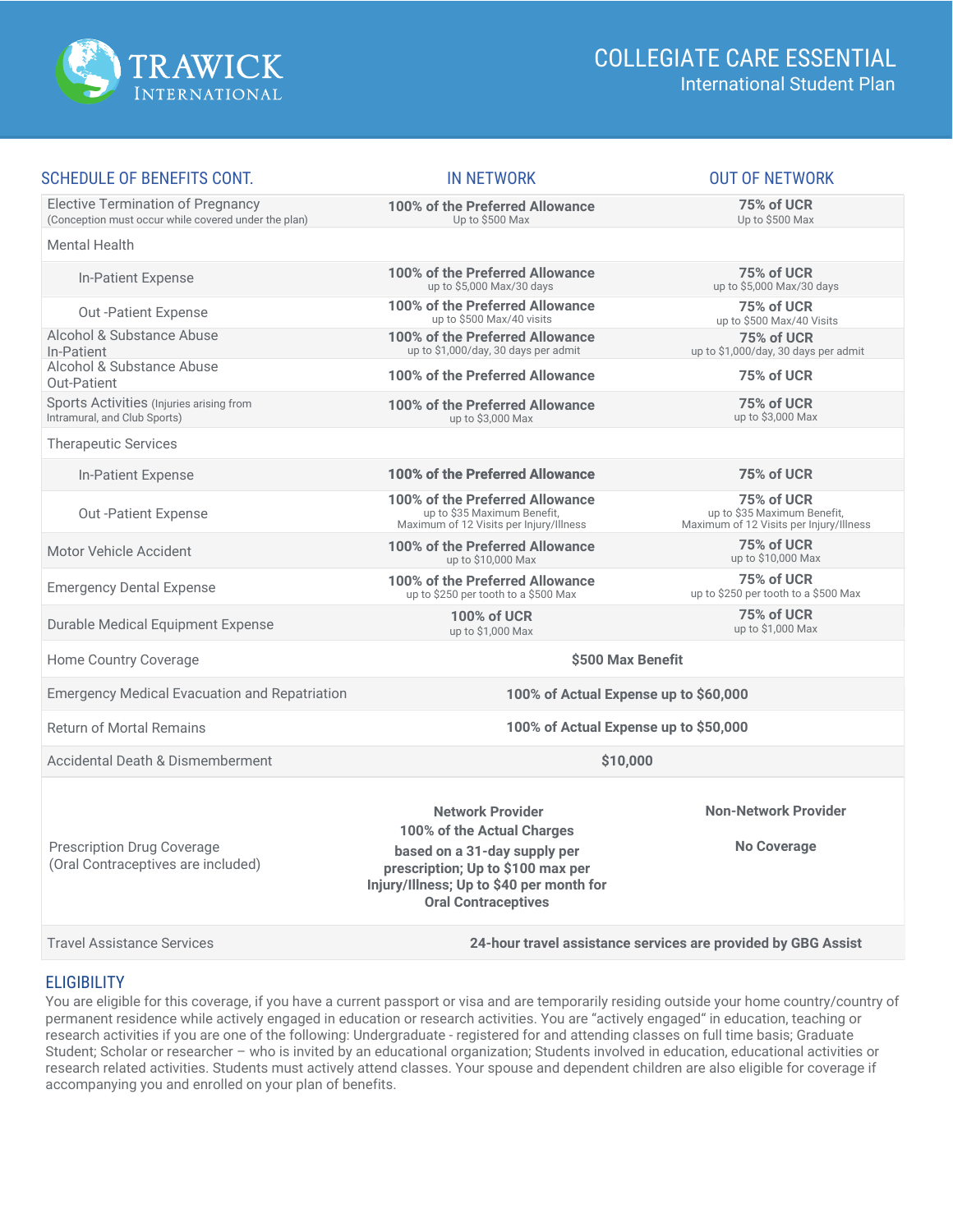

#### **WHEN COVERAGE BEGINS AND ENDS**

Effective Date – The Effective Date of your coverage is the later of the following: 1, the date the Company receives a completed Application and correct premium for the Period of Insurance, or 2, the date requested on the Application, or 3, the day after applying online. The Effective Date for your eligible spouse or dependents enrolled with you is your Effective Date, provided the Company receives the required premium for the spouse or dependent. If a spouse or dependent becomes eligible after your Effective Date, you have 31 days from the date such spouse or dependent first becomes eligible to enroll them and pay the applicable premium.

Coverage Ends - Your coverage ends on the earliest of the following: 1, the date you cease to be eligible for coverage; or 2, the end of your period of insurance; or 3, the date requested on your application; or 4, the last day for which premium has been paid; 5. The date you no longer are affiliated with a school; 6. The date you return home. Your spouse or dependent coverage will end at the earliest of: 1. the end of your period of insurance; or 2. the date requested on your application; or 3. the last day for which premium has been paid; 4. The date you no longer are affiliated with a school; 5. The date you return home; or 6. the date a spouse or dependent is no longer eligible for coverage.

Rates are per person and based on age at the time of enrollment. Rates are subject to change prior to enrollment. (3-month minimum purchase required)

| <b>RATES</b>                | <b>DAILY</b> | <b>ANNUAL</b> |
|-----------------------------|--------------|---------------|
| Student/Scholar 16-24       | \$1.50       | \$547.50      |
| Student/Scholar 25-29       | \$2.41       | \$879.65      |
| Student/Scholar 30-64       | \$4.59       | \$1,675.35    |
| Dependent - Spouse or Child | \$10.23      | \$3,733.95    |

The effective date is based on the date requested and and once payment has been received. Apply Online - accepting Visa, Mastercard, Discover and American Express.

This brochure is for information purposes only and includes a brief summary of the benefits provided under this student travel medical plan. It is not a contract of insurance. The Master Policy, which is issued to the International Benefits Trust, contains a complete description of all of the terms. conditions, and exclusions of the insurance plan as underwritten by AXIS Specialty Europe SE, rated A (Financial Strength) and A+ (Long Term ICR) by AM Best. The Master Policy is on file with the plan administrator, and is available upon request. The Master Policy governs the payment of benefits.